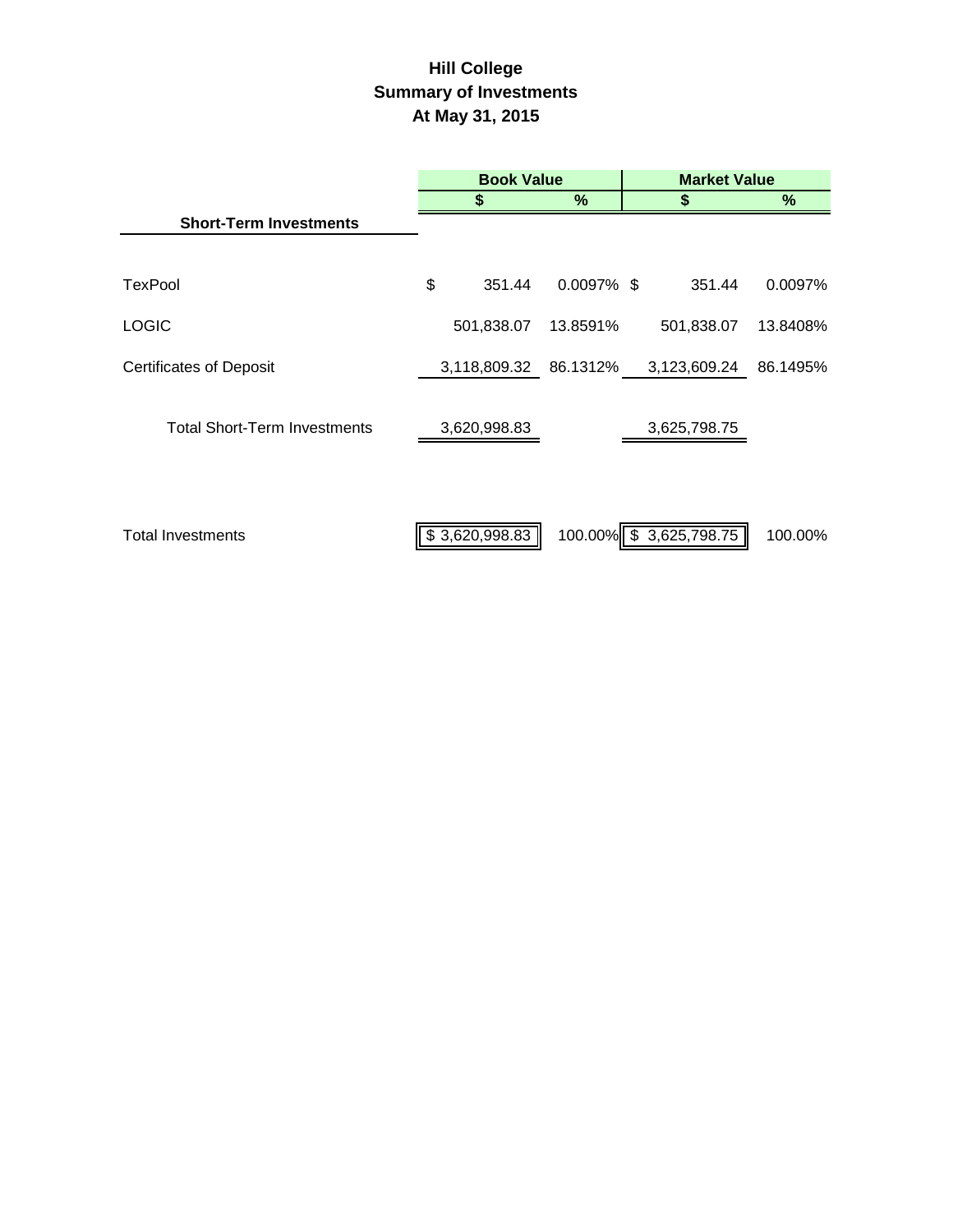## **Hill College Operating Fund Summary of Investments At May 31, 2015**

|                                     | <b>Book Value</b> |          | <b>Market Value</b> |          |  |
|-------------------------------------|-------------------|----------|---------------------|----------|--|
|                                     |                   | %        | S                   | $\%$     |  |
| <b>Short-Term Investments</b>       |                   |          |                     |          |  |
| <b>TexPool</b>                      | \$<br>297.77      | 0.0113%  | 297.77              | 0.0113%  |  |
| <b>LOGIC</b>                        | 501,737.83        | 19.0698% | 501,737.83          | 19.0548% |  |
| <b>Certificates of Deposit</b>      | 2,129,026.20      | 80.9189% | 2,131,089.61        | 80.9339% |  |
| <b>Total Short-Term Investments</b> | 2,631,061.80      |          | 2,633,125.21        |          |  |
| <b>Total Investments</b>            | 2,631,061.80      | 100.00%  | 2,633,125.21        | 100.00%  |  |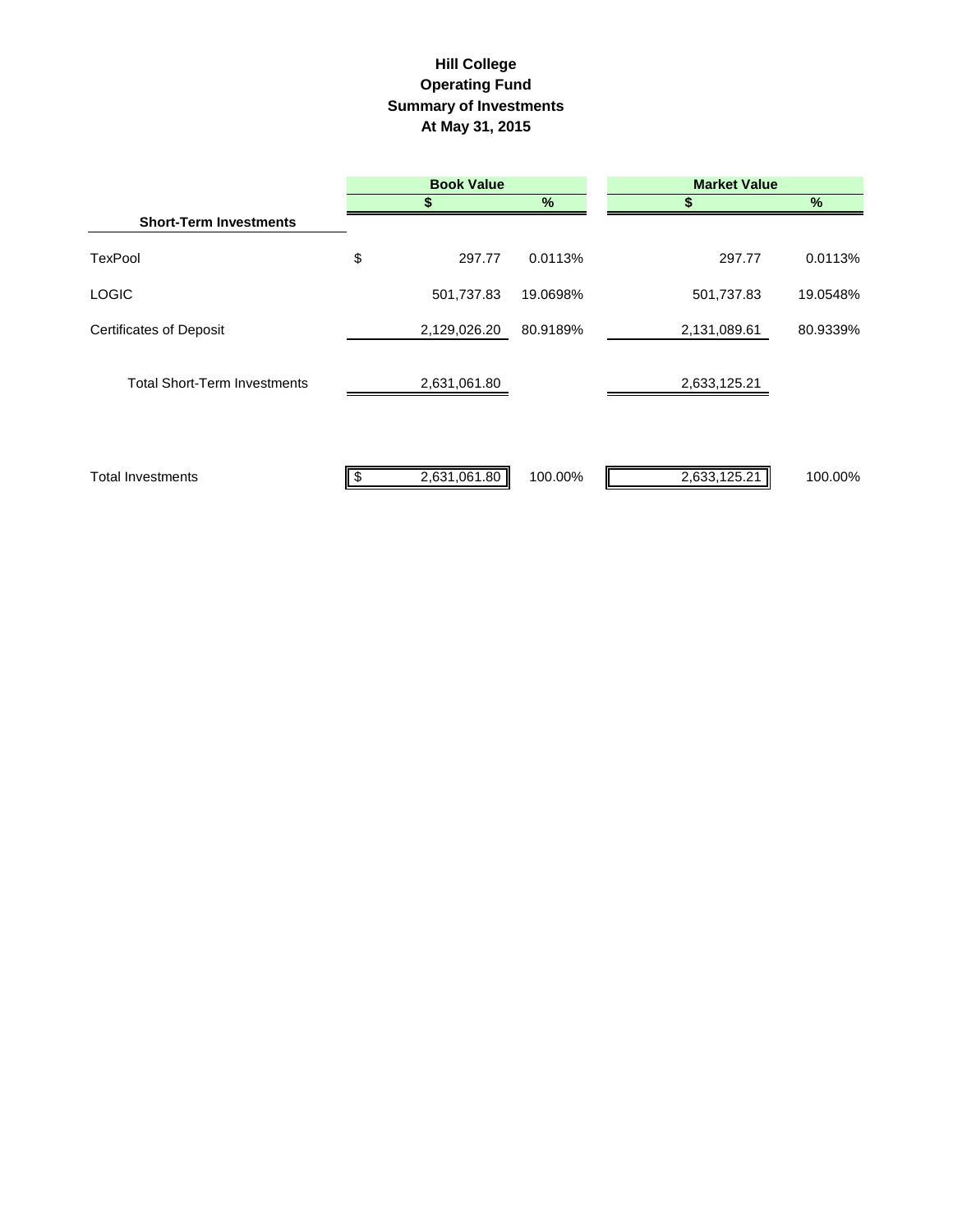#### **Hill College Endowment Fund Summary of Investments At May 31, 2015**

|                                     | <b>Book Value</b>        |           | <b>Market Value</b> |               |
|-------------------------------------|--------------------------|-----------|---------------------|---------------|
|                                     |                          | %         |                     | $\frac{9}{6}$ |
| <b>Short-Term Investments</b>       |                          |           |                     |               |
| <b>TexPool</b>                      | \$<br>52.47              | 100.0000% | 52.47               | 100.0000%     |
| <b>LOGIC</b>                        | $\overline{\phantom{a}}$ | 0.0000%   | ٠                   | 0.0000%       |
| <b>Certificates of Deposit</b>      | ٠                        | 0.0000%   |                     | 0.0000%       |
| <b>Total Short-Term Investments</b> | 52.47                    |           | 52.47               |               |
| <b>Total Investments</b>            | 52.47                    | 100.00%   | 52.47               | 100.00%       |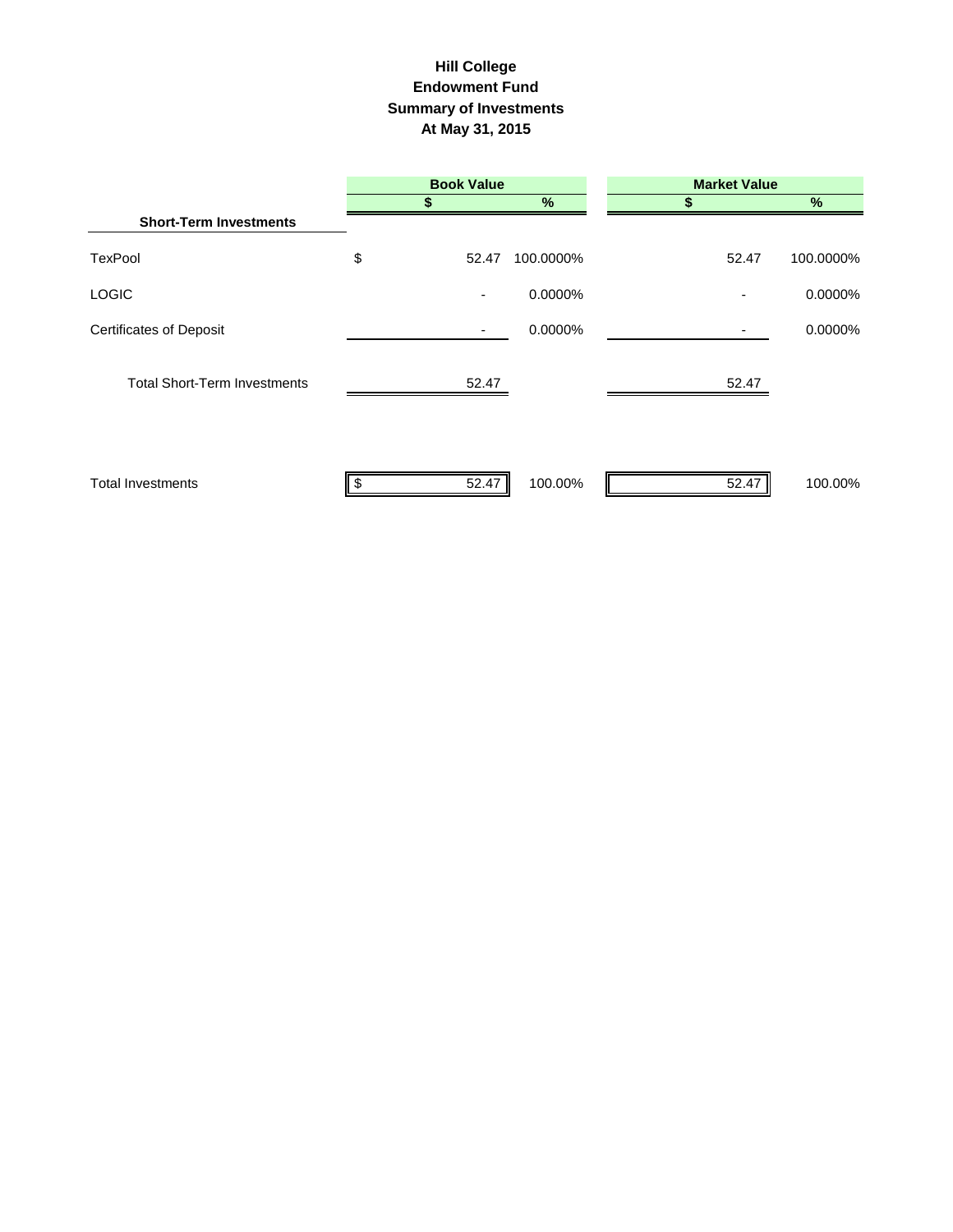#### **Interest and Sinking Fund Summary of Investments At May 31, 2015 Hill College**

|                                     | <b>Book Value</b>        |          | <b>Market Value</b> |          |  |
|-------------------------------------|--------------------------|----------|---------------------|----------|--|
|                                     |                          | $\%$     |                     | $\%$     |  |
| <b>Short-Term Investments</b>       |                          |          |                     |          |  |
| <b>TexPool</b>                      | \$<br>1.20               | 51.0638% | 1.20                | 51.0638% |  |
| <b>LOGIC</b>                        | 1.15                     | 48.9362% | 1.15                | 48.9362% |  |
| <b>Certificates of Deposit</b>      | $\overline{\phantom{a}}$ | 0.0000%  |                     | 0.0000%  |  |
| <b>Total Short-Term Investments</b> | 2.35                     |          | 2.35                |          |  |
| <b>Total Investments</b>            | 2.35                     | 100.00%  | 2.35                | 100.00%  |  |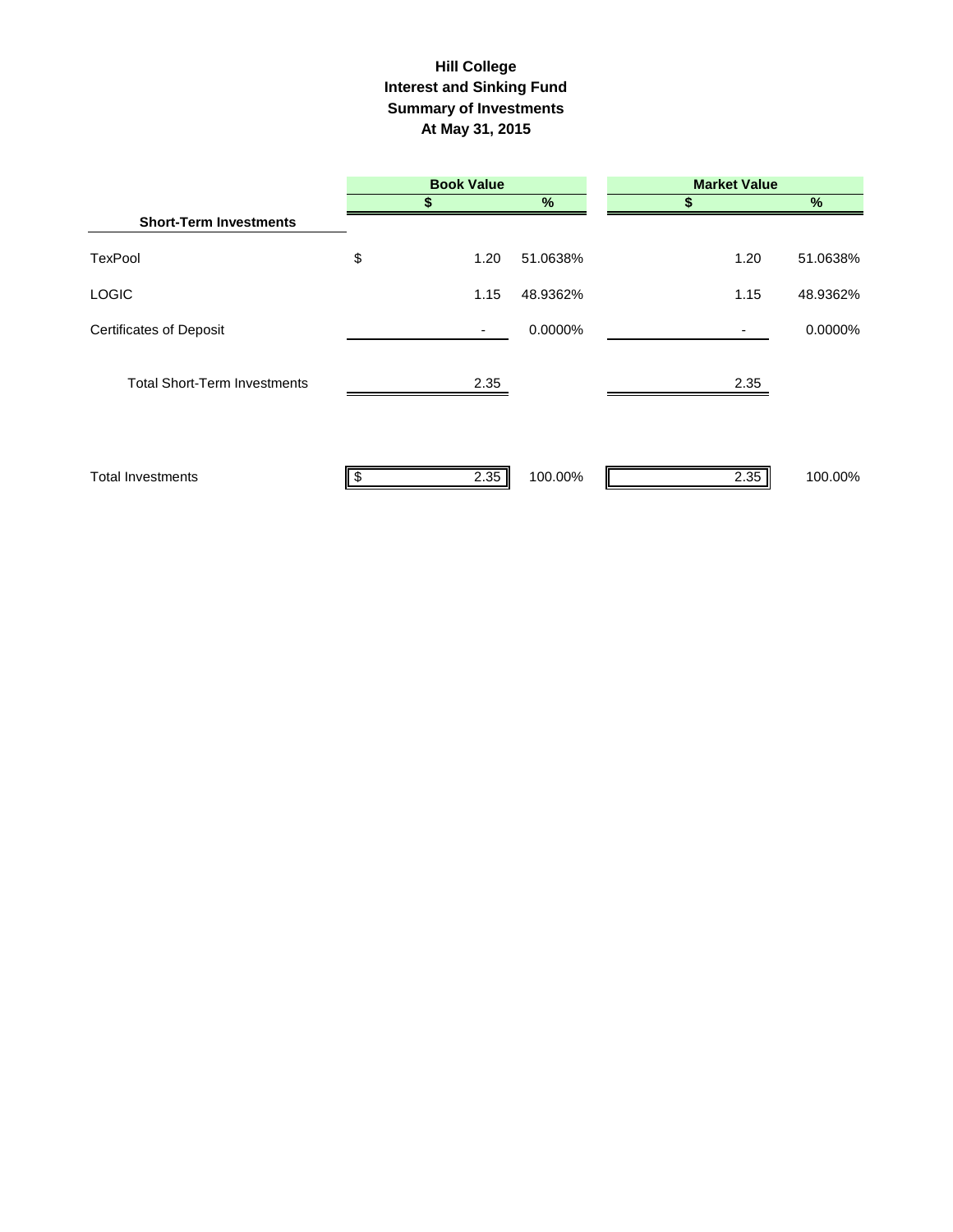## **Summary of Investments At May 31, 2015 Special Revenue Fund Hill College**

|                                     | <b>Book Value</b> |          | <b>Market Value</b> |          |  |
|-------------------------------------|-------------------|----------|---------------------|----------|--|
|                                     |                   | %        | 55                  | $\%$     |  |
| <b>Short-Term Investments</b>       |                   |          |                     |          |  |
| <b>TexPool</b>                      | \$<br>٠           | 0.0000%  |                     | 0.0000%  |  |
| <b>LOGIC</b>                        | 99.09             | 0.0100%  | 99.09               | 0.0100%  |  |
| <b>Certificates of Deposit</b>      | 989,783.12        | 99.9900% | 992,519.63          | 99.9900% |  |
| <b>Total Short-term Investments</b> | 989,882.21        |          | 992,618.72          |          |  |
| <b>Total Investments</b>            | 989,882.21        | 100.00%  | 992,618.72          | 0.01%    |  |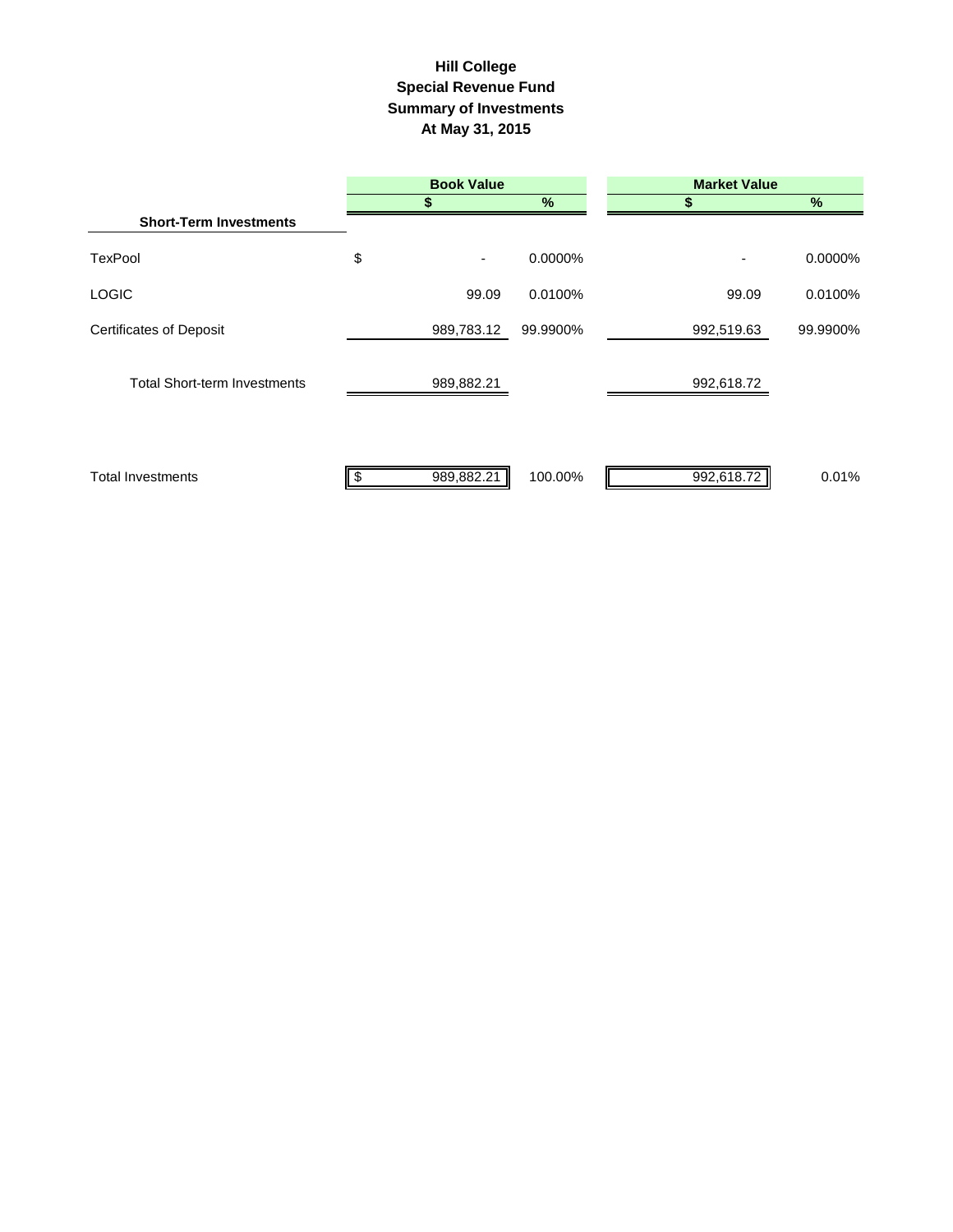## **Hill College Operating Fund Statement of Changes in Investment Assets Quarter Ended May 31, 2015**

|                                                       | <b>Book Value</b>             | <b>Market Value</b> |  |
|-------------------------------------------------------|-------------------------------|---------------------|--|
| <b>Beginning Investment Assets - 2/28/15</b>          | \$2,626,773.64 \$2,626,773.64 |                     |  |
| Receipts\Contributions                                |                               |                     |  |
| Investment Income                                     | 4,288.16                      | 4,288.16            |  |
| Accrued Interest Income                               |                               | 2,063.41            |  |
| <b>Distribution</b>                                   |                               |                     |  |
| Net Realized Gains (Losses)                           |                               |                     |  |
| Changes in Net Unrealized Appreciation/(Depreciation) |                               |                     |  |
| <b>Ending Investment Assets - 5/31/15</b>             |                               |                     |  |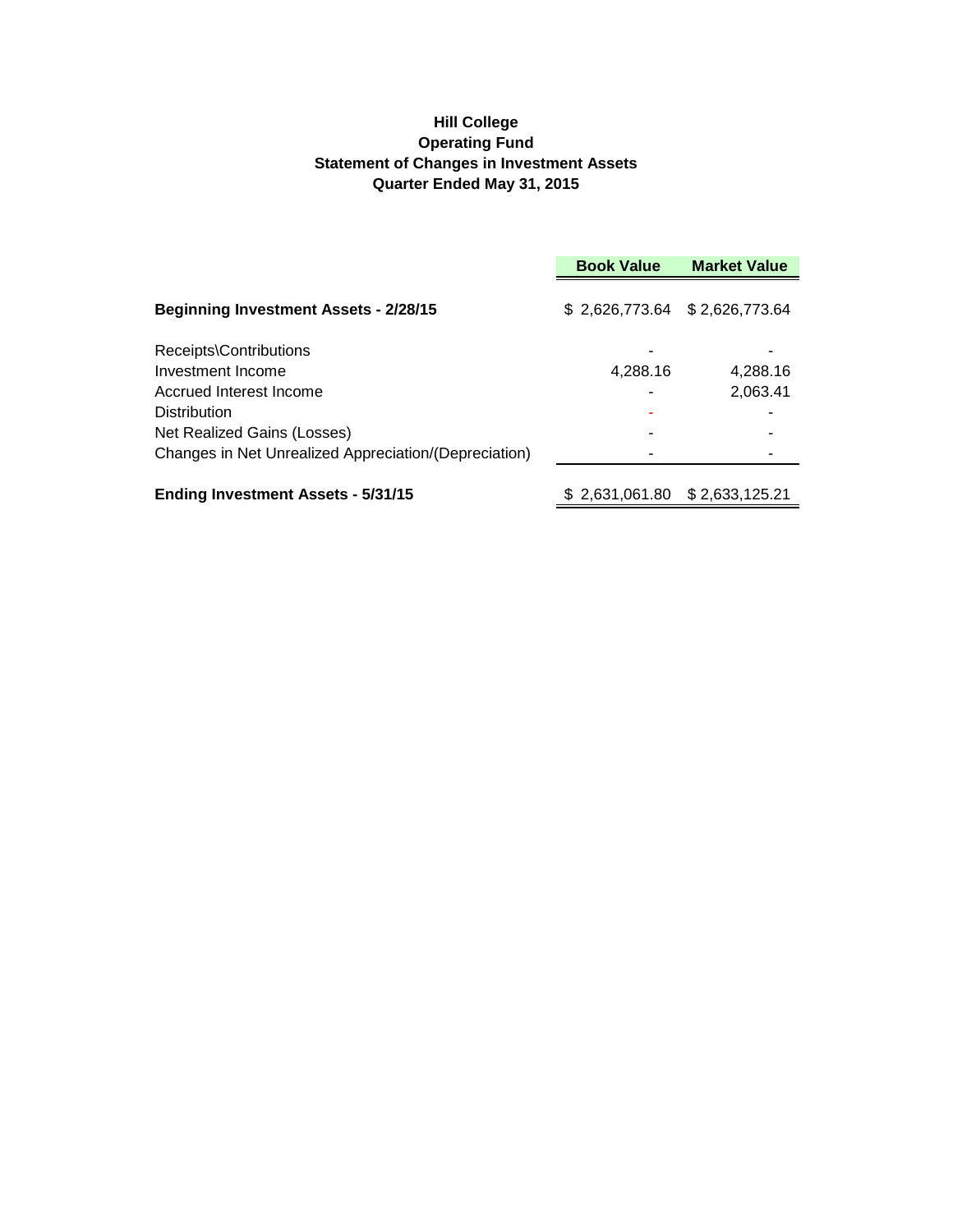## **Hill College Endowment Fund Statement of Changes in Investment Assets Quarter Ended May 31, 2015**

|                                                       | <b>Book Value</b> |       | <b>Market Value</b> |       |
|-------------------------------------------------------|-------------------|-------|---------------------|-------|
| <b>Beginning Investment Assets - 2/28/15</b>          | S                 | 52.47 | \$                  | 52.47 |
| Receipts\Contributions                                |                   |       |                     |       |
| Investment Income                                     |                   |       |                     |       |
| Accrued Interest Income                               |                   |       |                     |       |
| <b>Distribution</b>                                   |                   |       |                     |       |
| Net Realized Gains (Losses)                           |                   |       |                     |       |
| Changes in Net Unrealized Appreciation/(Depreciation) |                   |       |                     |       |
| <b>Ending Investment Assets - 5/31/15</b>             | \$                | 52.47 | \$.                 | 52.47 |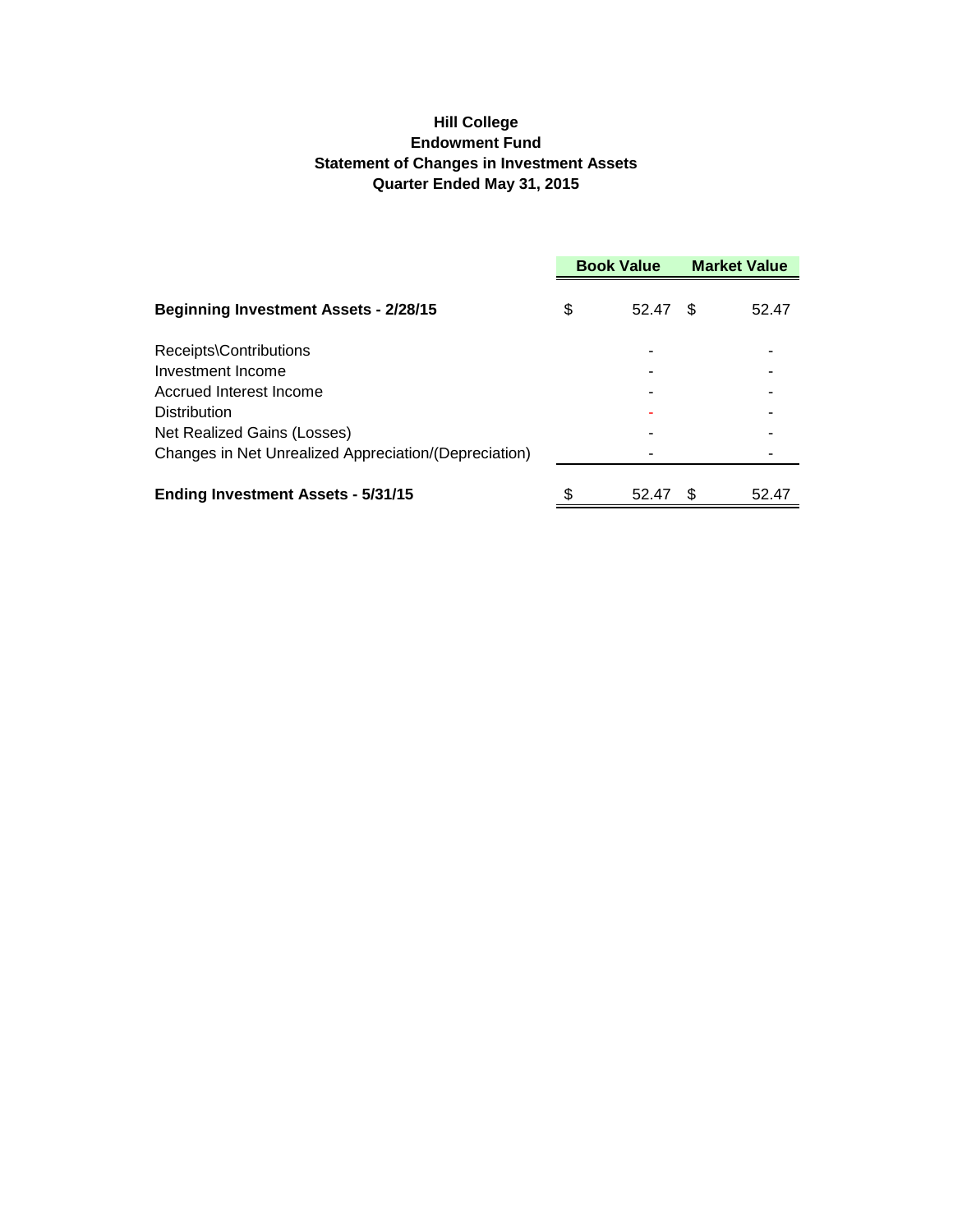## **Hill College Interest & Sinking Fund Statement of Changes in Investment Assets Quarter Ended May 31, 2015**

|                                                       | <b>Book Value</b> |      | <b>Market Value</b> |      |
|-------------------------------------------------------|-------------------|------|---------------------|------|
| <b>Beginning Investment Assets - 2/28/15</b>          | \$                | 2.35 | - \$                | 2.35 |
| Receipts\Contributions                                |                   |      |                     |      |
| Investment Income                                     |                   |      |                     |      |
| Accrued Interest Income                               |                   |      |                     |      |
| Distribution                                          |                   |      |                     |      |
| Net Realized Gains (Losses)                           |                   |      |                     |      |
| Changes in Net Unrealized Appreciation/(Depreciation) |                   |      |                     |      |
| <b>Ending Investment Assets - 5/31/15</b>             | \$                | 2.35 | -S                  | 2.35 |